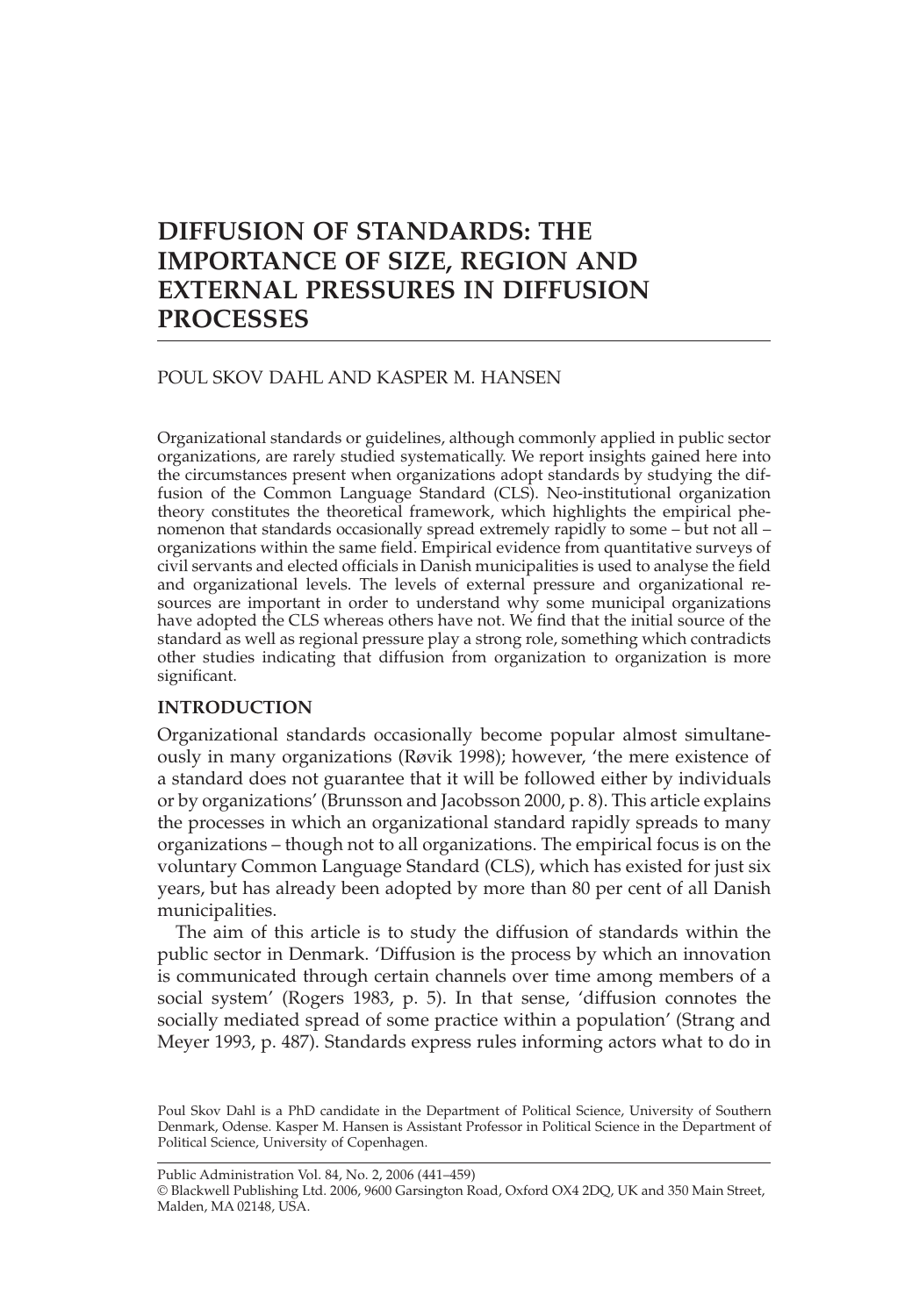certain situations (Brunsson and Jacobsson 2000). Standards represent a specific type of rule alongside two other types, for example, norms and directives. Standards differ from norms in terms of their explicitness and by having an evident source. At the same time, standards differ from directives in the sense that standards are not mandatory; rather, organizations can voluntarily adopt them or not. Those issuing standards are unable or unwilling to require others to adopt them, at least by exploiting any formal authority they may possess. Standards represent a kind of set of guidelines or advice for others regarding what they ought to do.

 The paper begins by accounting for the diffusion of the CLS in the Danish public sector over a six-year period. We then proceed to explain the processes in which the diffusion of the standard has appeared by empirically testing a number of theoretically generated hypotheses on the background of quantitative surveys (Hansen *et al.* 2004). Neo-institutional theory in organizational sociology is applied to elucidate and discuss the findings. Finally, the implications of the findings are discussed.

# **'LOCAL GOVERNMENT DENMARK' AND THE COMMON LANGUAGE STANDARD (CLS)**

 The Common Language Standard (CLS) is offered to the 271 Danish municipalities as a standardized communication tool within elderly care. From the outset in 1996, the purpose of introducing CLS was twofold (Lützhøft 1996): first, to provide a tool for internal documentation of services rendered, work planning, resource control and standardized assistance to the elderly. Secondly, to provide a tool for internal benchmarking between districts within each municipality and external benchmarking between municipalities.

 CLS was initially created by Local Government Denmark (LGDK), a metaorganization (Ahrne and Brunsson 2001) which has the Danish municipalities as its members. LGDK is usually considered to have three tasks (Blom-Hansen 2002): first, LGDK lobbies for municipal interests in relation to the state, thereby playing a particularly important role in annual budget negotiations between the Minister of Finance and the municipalities. Second, LGDK is an employer organization negotiating with the different employee organizations which organize municipal employees. Third, LGDK acts as a consultancy. We argue that LGDK also plays a fourth role as a standardizer, that is, the organization establishes rules for its members to follow. In other words, LGDK is also a 'soft' regulatory body (Mörth 2004). LGDK has no legal authority and cannot force its members to follow its rules. Furthermore, the municipalities are not required to be members of LGDK. At present, all 271 Danish municipalities are members with the exception of the two municipalities within the capital of Copenhagen.

The first version of CLS that was ready for adoption was introduced in 1998 in a LGDK publication (KL 1998). Between 1996 and 1998, the CLS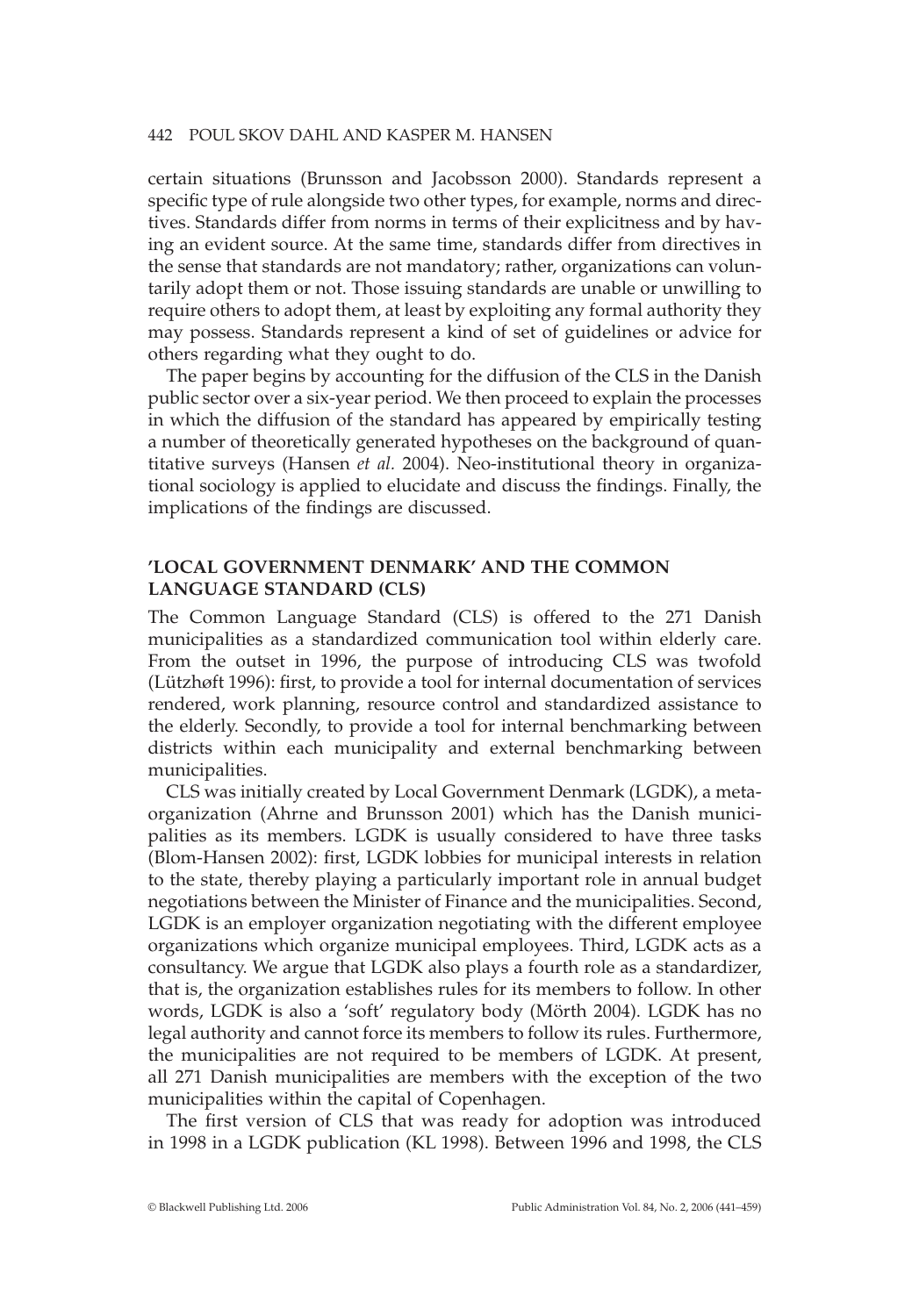was developed by LGDK in collaboration with seven municipalities and subsequently tested in 18 municipalities. Since 1998, LGDK has provided various courses in CLS. Figure 1 illustrates the year of adoption across Denmark

 Figure 1 is based on a complete quantitative survey of all 271 Danish municipalities conducted during spring 2004 ( Hansen *et al.* 2004 ). Compared to their European counterparts, Danish municipalities have considerable autonomy in deciding the municipality's tax rate and level of service. Danish municipalities account for approximately 50 per cent of the total public expenditures, amounting to roughly 25 per cent of the GDP and vary in size from 2220 to 500 548 inhabitants. Elderly care, which is in focus in the survey, accounts for 10–20 per cent of total per capita municipal expenditures. The average municipality has 19 879 inhabitants, but since two-thirds of all Danish municipalities have fewer than 15 000 inhabitants, the median municipality has 10 469 inhabitants ( http://www.noegletal.dk ). The municipality is responsible for much of the implementation of the Danish welfare state, for example, childcare, primary education, social security, infrastructure and elderly care (Blom-Hansen 2002b). The municipalities are led by a directly elected municipal council. In our study, questionnaires were addressed to several organizational levels within elderly care in the municipalities. The organizational level used for the analyses is the elected official who was the head of the committee responsible for elderly care, the CEO and the top administrator responsible for elderly care. The response rates for the three groups were 47 per cent, 65 per cent and 72 per cent respectively. Combining the questionnaires at these three different levels provides information for 250 (92 per cent) of the 271 municipalities. The responses are combined so that if the CEO was the respondent who replied, these answers are used. If the CEO was not the respondent who replied, the answers of the top administrative officers are used. If the municipality did not reply, the response from the elected official are used. If there was no response, the municipality is rated as 'missing' in the analyses. The combined file – with each municipality as the unit of analysis – is used in the following analyses.

Figure 1 casts light on several interesting findings. First, the CLS is widespread since 87 per cent of the municipalities used or had decided to use the CLS in 2004. Precisely 17 per cent of the municipalities used the standard but had not politically ratified it; 12 per cent did not apply the standard; 8 per cent did not respond to the survey; and 11 per cent used the standard but did not know whether it was politically ratified or not. A total of 52 per cent used the standard and have politically ratified it. Secondly, the standard has spread reasonably rapidly among municipalities. Within one year, roughly one-third of all municipalities had adopted the standard and, within three years, half the municipalities had adopted it. Thirdly, many – but not all – municipalities have adopted the standard. A fourth finding is that, at first glance, there are apparently some geographical clusters. Thus there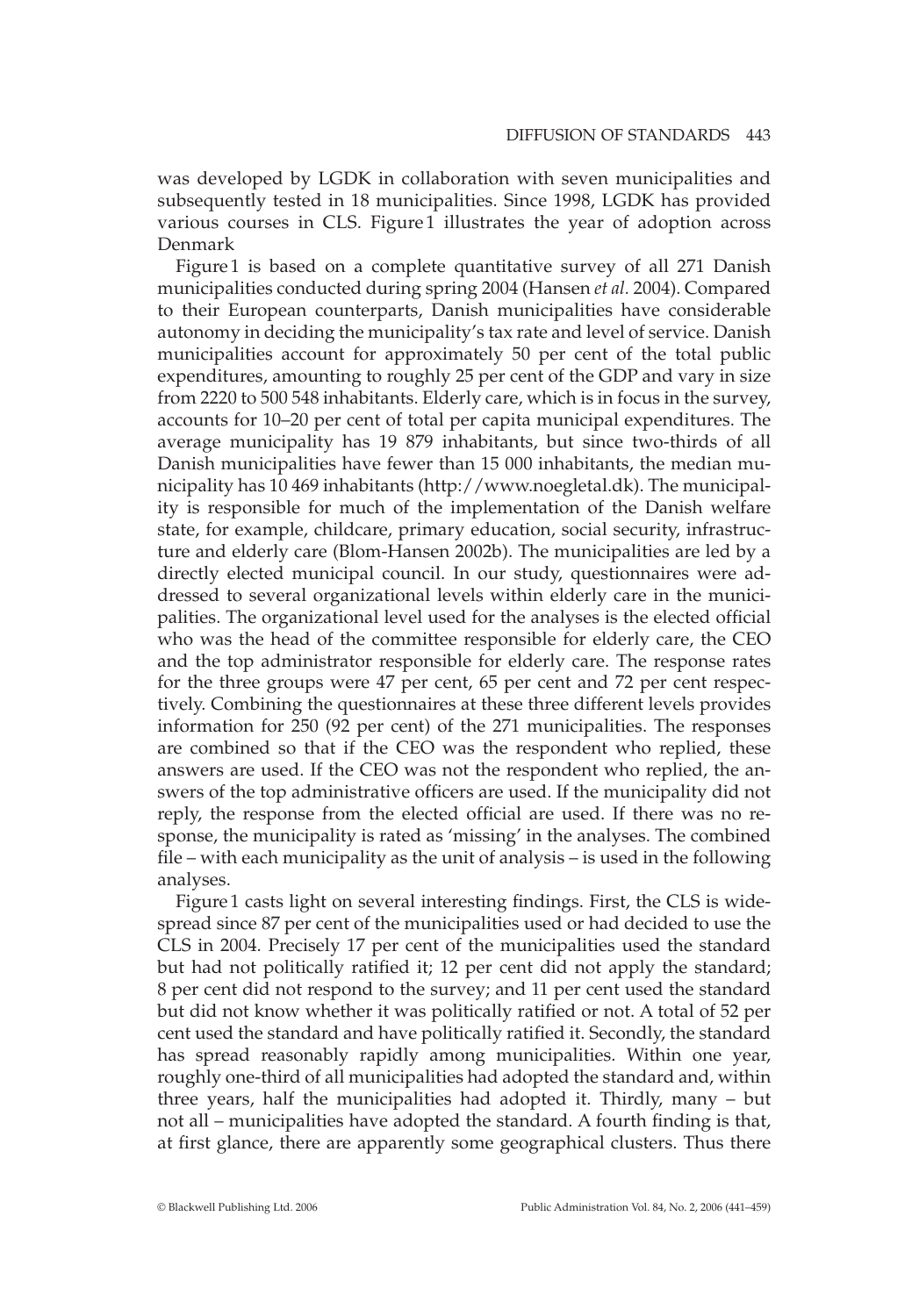seems to be a pattern in some parts of the country where there is an overrepresentation of non-adopting municipalities.

# **NEO-INSTITUTIONAL THEORY: A SOCIOLOGICAL APPROACH**

 A sociological approach to neo-institutional theory provides a general framework for analysing the empirical findings. In studies of the diffusion process, the concepts of what Meyer (1996) refers to as 'actors' and 'others' (see also Strang and Meyer 1993) are quite important. In general, an 'actor' is defined in terms of being free to choose and capable of acting independently (Brunsson

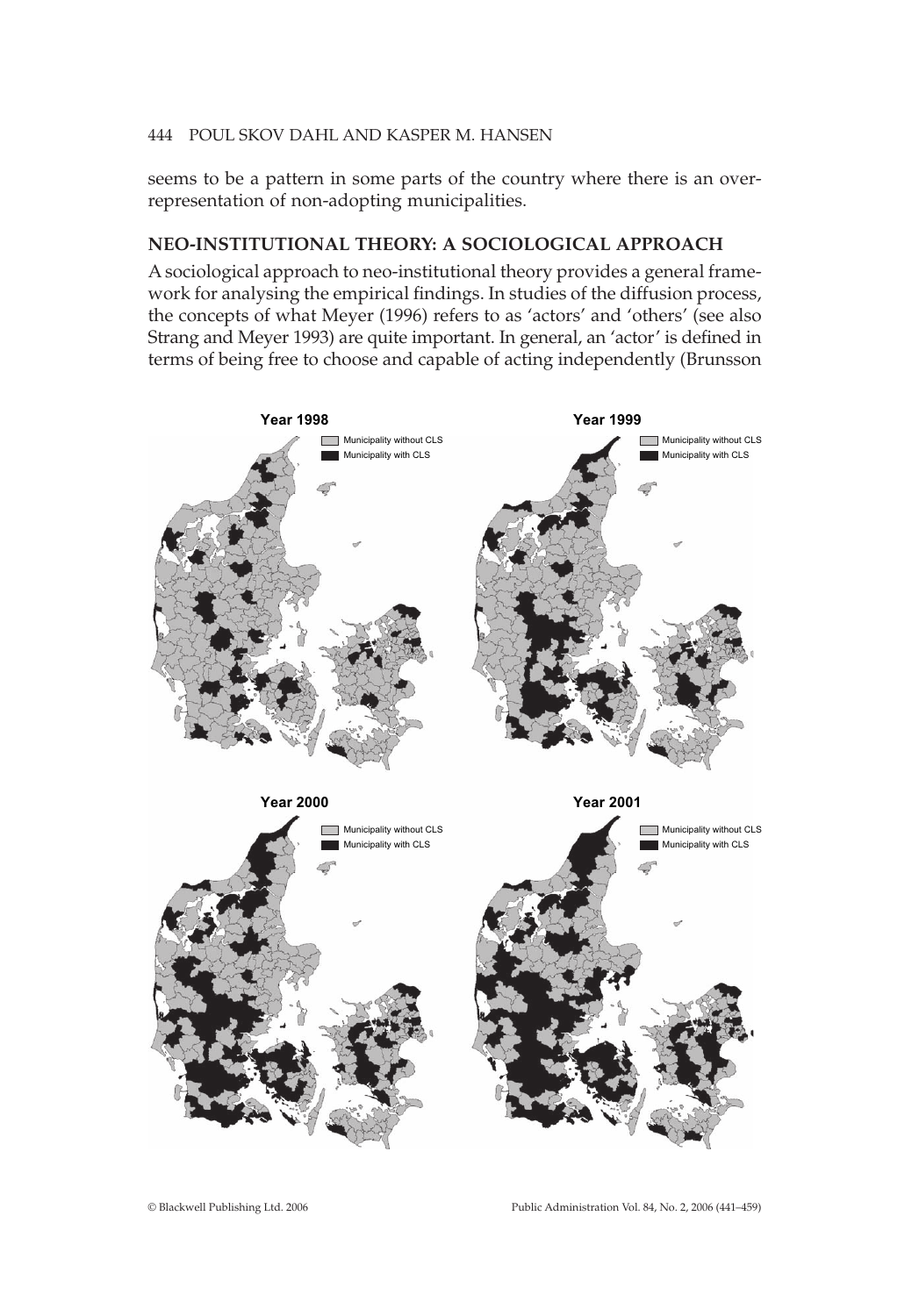

FIGURE 1 *Maps of Denmark: year of adaptation for each municipality*

*Note*: The 18 municipalities in which CLS was tested in 1998 is shown as black on the maps 1998–2003. On the 2004 map the 18 municipalities are shown as black if they have not disclosed in the survey that they no longer use CLS. Municipalities shown in grey do not use the CLS or in a few cases did not respond to the survey. In 2004 municipalities shown in black include municipalities using CLS, but who did not give a year for adoption. The island of Bornholm is excluded from the map since in 2003 its five municipalities formed a single municipality.

2000, p. 143). 'Others' are understood to develop, promulgate and certify some standards (or ideas or reforms), and ignore and stigmatize other standards (Meyer 1996, p. 244). In the present article, the municipal organizations are regarded as 'actors'. 'Others' are defined as other significant organizations and meta-organizations within the same field. In this particular study,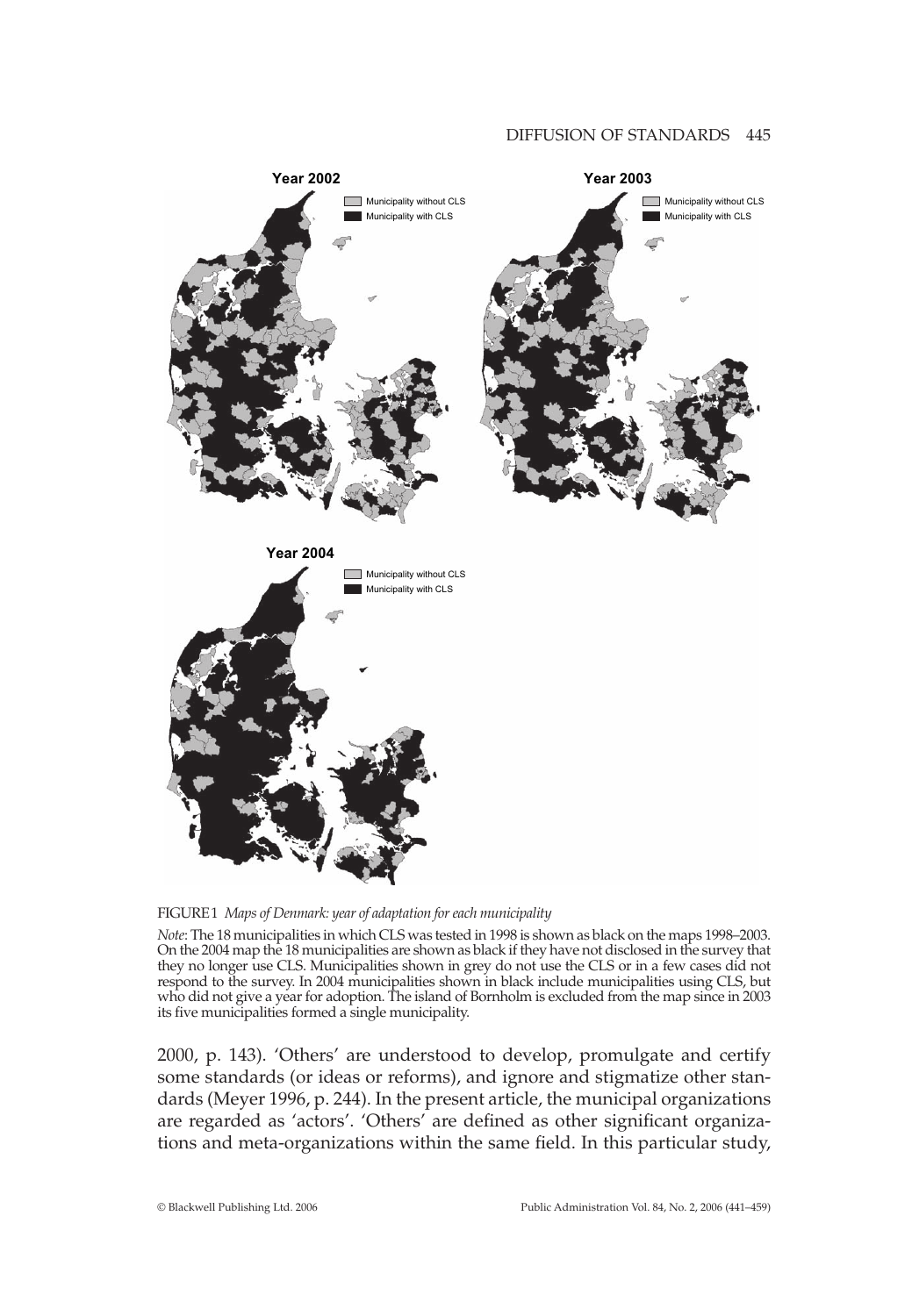others are LGDK, which is also to be interpreted as the 'standardizer', as well as other municipalities in the field.

 Distinct studies of diffusion pay varying degrees of attention to the different levels of analysis: world society (Meyer *et al.* 1997), society (Friedland and Alford 1991) and field (DiMaggio 1983; 1991; DiMaggio and Powell 1991; Scott *et al.* 2000). The study reported in this article is conducted at the field and organizational levels. An organizational field consists of 'those organizations that, in the aggregate constitute a recognized area of institutional life' (DiMaggio and Powell 1991, p. 64).

 Neo-institutional theory assumes that structural processes bring homogeneity of structure, culture and output to a field. Homogeneity is explained by coercive, normative and mimetic isomorphic processes (DiMaggio and Powell 1991), that is, organizations become more alike because they are exposed to the same rules, norms and constitutive beliefs in the field (Scott 2001). It has been argued that this is most evident in the public sector, since public organizations are more vulnerable to institutional pressures than is the case with organizations in the private and non-profit sectors (Frumkin) and Galaskiewicz 2004). These institutional isomorphic processes do not imply that organizations are necessarily passive actors in the implementation of standards ( Czarniawska and Joerges 1996 ); rather, organizations adopt a standard by transforming it into something that fits their own context as they ' operationalize', or materialize it into action (Sevón 1996, p. 51). Hence, homogeneity often concerns talk rather than practice (Brunsson 2002).

 At least in theory, organizational conformity to organizational standards can be explained as organizations being embedded in a homogenous institutional environment. If individual organizations are to receive support and legitimacy then these organizations must conform to the rules and requirements stipulated by the environment (Scott and Meyer 1991). According to Meyer, the diffusion of standards – what he refers to as organizational forms – is determined by 'the structure and conceptualization of the stratification system of extant organizations' (Meyer 1994, p. 36). Thus, organizational fields are perceived as systems of stratification consisting of elites and successful organizations. These elites and successful organizations become pioneers in the adoption of standards (Walker 1969; Berry and Berry 1999) therefore serving as models for other organizations.

 This approach to institutional analysis provides an understanding of the field level processes that is important in diffusion processes; however, it does not take into account the fact that some organizations do not adopt institutional standards. CLS's diffusion also represents a case of homogeneity and diversity. As mentioned above, as of 2004, 12 per cent of the Danish municipalities had not adopted the CLS. Thus in order to fully understand the diffusion process described in figure 1, more than the field level processes must be analysed. The organizations adopting the standard as well as the organizations not adopting the standard require careful study. Moreover, to attempt to discover why the CLS has diffused so rapidly, the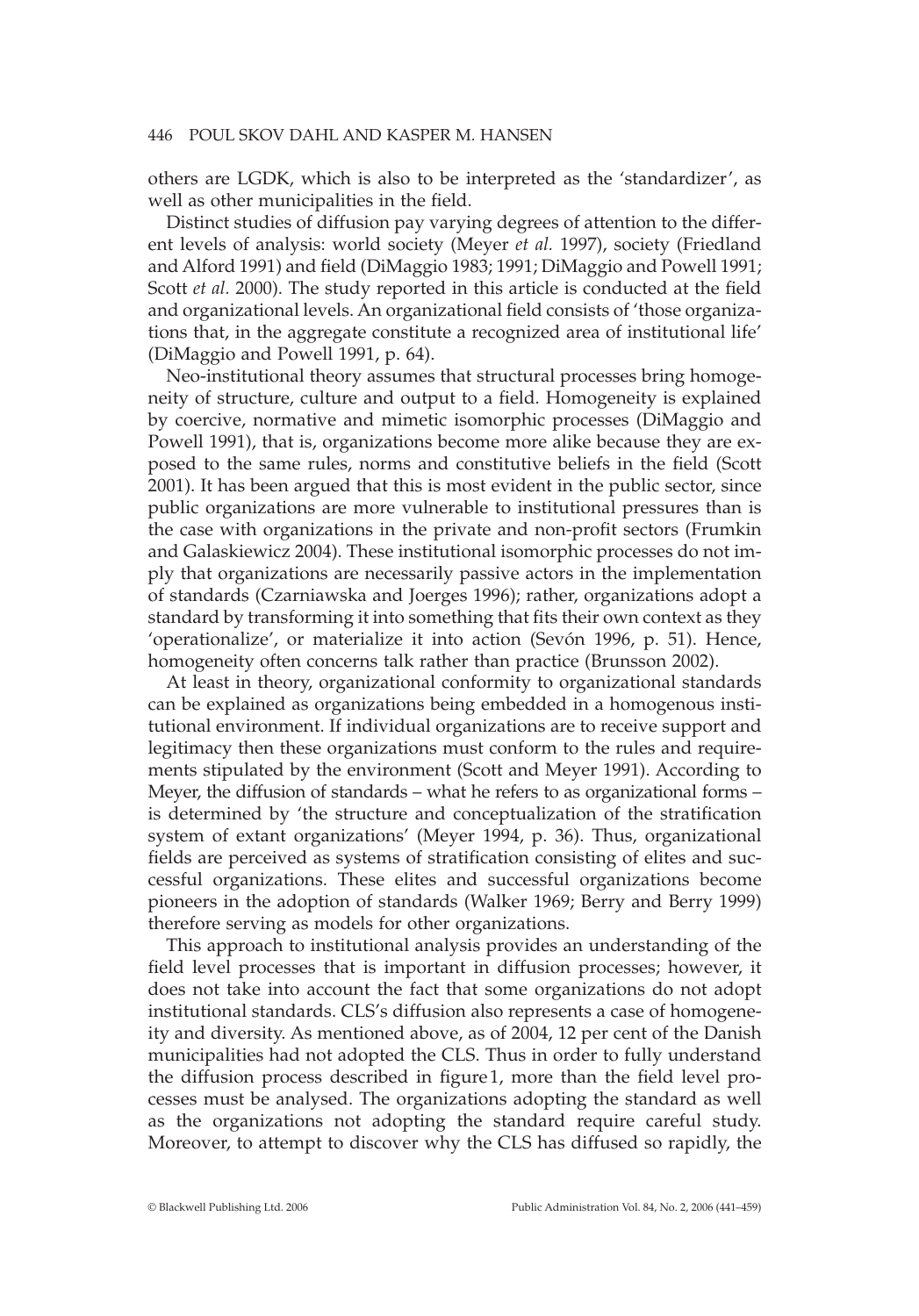standard itself must be studied. This study includes consideration of both 'actors' and 'others'. The standard requires energy to enable it to spread, and this energy stems from the 'actors' as well as the 'others' in the form of LGDK and other municipal organizations in the field. The empirical analysis is conducted in the sections that follow. First, CLS is studied in qualitative terms. Then theoretical hypotheses derived from neo-institutional theory regarding the role of the 'others' and 'actors' in the diffusion process are tested quantitatively.

# **CHARACTERISTICS OF THE COMMON LANGUAGE STANDARD (CLS)**

 The purpose of this section of the article is to analyse the CLS in more qualitative terms. Considering the findings above, it is interesting to examine whether the standard possesses characteristics that can help explain its rapid and widespread diffusion. Meyer (1996) suggests that standards that are more likely to diffuse than others are defined by certain characteristics.

 First, standards linked to central rationalistic values travel better than do standards less linked to such highly legitimate goals. These standards develop into what Meyer and Rowan (1991) define as rationalized myths. Thus, standards are presented in a general discourse providing a set of guidelines for organizational forms (Brunsson 1997, 2000b). This discourse also provides arguments in favour of the standard and problems requiring solutions. In the case of the CLS, the standard is presented as a necessary communication tool in order to implement Information Technology (IT) in the field of elderly care. The creation of the CLS took place over a period of time. From the outset, LGDK has been an important actor in connection with the definition of problems (complexity, lack of information, inefficiency) and solutions in the field of elderly care. The integration of IT is regarded as the solution to these problems. IT is expected to provide better information systems and thereby making the work process less complex and more efficient. All in all, LGDK is a very important 'other' in order to set the discourse in context, that is, to define problems and solutions. The discourse relates to extremely rationalistic values concerning, on the one hand, efficiency; on the other hand, better information and documentation connotes efforts towards a better-functioning democracy. Employing the standard then results in a more efficient and democratic organization.

 The democratic issue is a second characteristic that renders the CLS more likely than not to diffuse. The CLS can be regarded as a tool for enhancing public transparency and equality before the law. By using the standard, the relationship between the public authority (the municipalities) and the citizenry is quite explicit. The individual citizen can read about the services they are entitled to receive from the public authority (the welfare state). In this way, individuals in different districts within the same municipality can be treated equally, as well as individuals in different municipalities.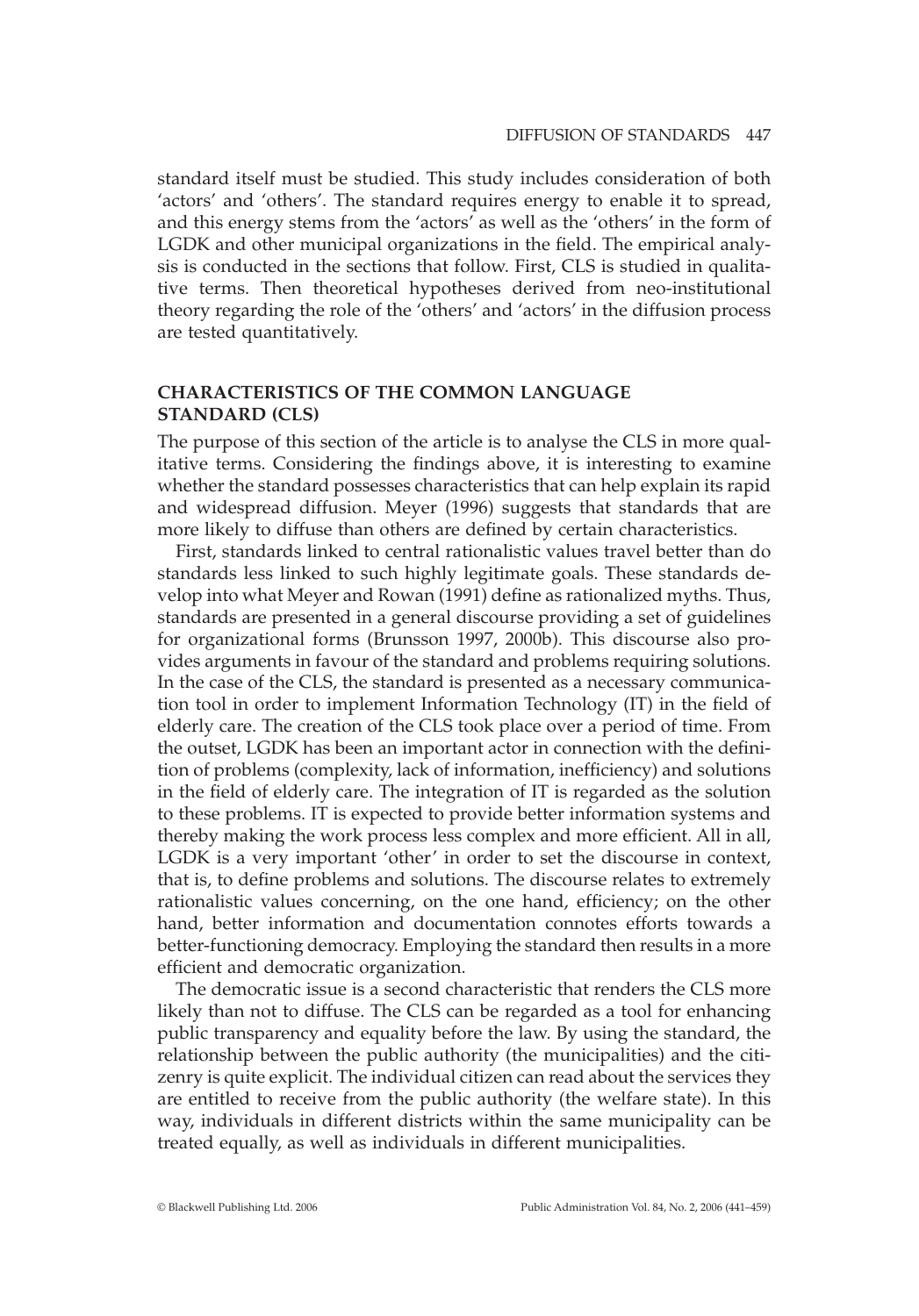A third characteristic relates to the rationalization and formalization of the organization itself as brought about by the standard. Standards proposing more organization, with emphasis on formal roles and less organizing around familial relationships, are thus more likely to become widespread. The CLS represents a case of formalizing roles in the municipal organization. When the communication between the public authority and citizenry is standardized, greater emphasis is placed on the formal roles in both ends of the communication.

 A fourth characteristic that ought to be mentioned is the level of abstraction of the standard. If we assume that more abstract standards allow greater space for interpretation and translation to the adopting actors, a hypothesis would be that the standard is then more likely to diffuse (Czarniawska and Joerges 1996). The CLS, however, is not particularly abstract; in fact, in practice, it is a extremely concrete tool. Nevertheless, it allows sufficient space for translation and interpretation. According to LGDK, the CLS is intended to be tailored to local practice (KL 2002).

A fifth and final characteristic is that standards, which are relatively simple to explain and intuitively understandable by and appealing to different organizational levels, are more likely to be widely diffused than standards that do not possess such characteristics (Hansen and Ejersbo 2002). The CLS is often presented as intuitively appealing, emphasizing the need for common concepts in order to enhance the communication between different levels within the municipality.

 There seems to be evidence that the CLS possesses certain characteristics that can help account for a notably rapid dispersal among the Danish municipalities. The field level analysis is described in the section that follows.

### **FIELD LEVEL ANALYSIS**

At the field level, the purpose of the study is to scrutinize the role of the ' others ' in the diffusion process. First, the role of other municipalities in the field is analysed, followed by the role of LGDK, which is the standardizer and, hence, the initial source of the CLS.

 As mentioned above, some organizations are models for other organizations. The crucial question then becomes: which organizations are imitated? Strang and Meyer (1993) distinguish between relational and cultural models of diffusion. The relational model suggests that rates of diffusion will vary according to the levels of interaction between prior and potential adopters. In other words, organizations will be more likely to imitate the organizations they interact with. In the context of Danish local government, there is interaction between the CEOs of the 271 municipalities. The municipalities are informally organized in different regions corresponding to the Danish counties; CEOs occasionally meet to share experiences (Blom-Hansen 2002). Based on this fact, Hypothesis 1 is proposed.

*Hypothesis 1* : Municipalities imitate other municipalities within the same region.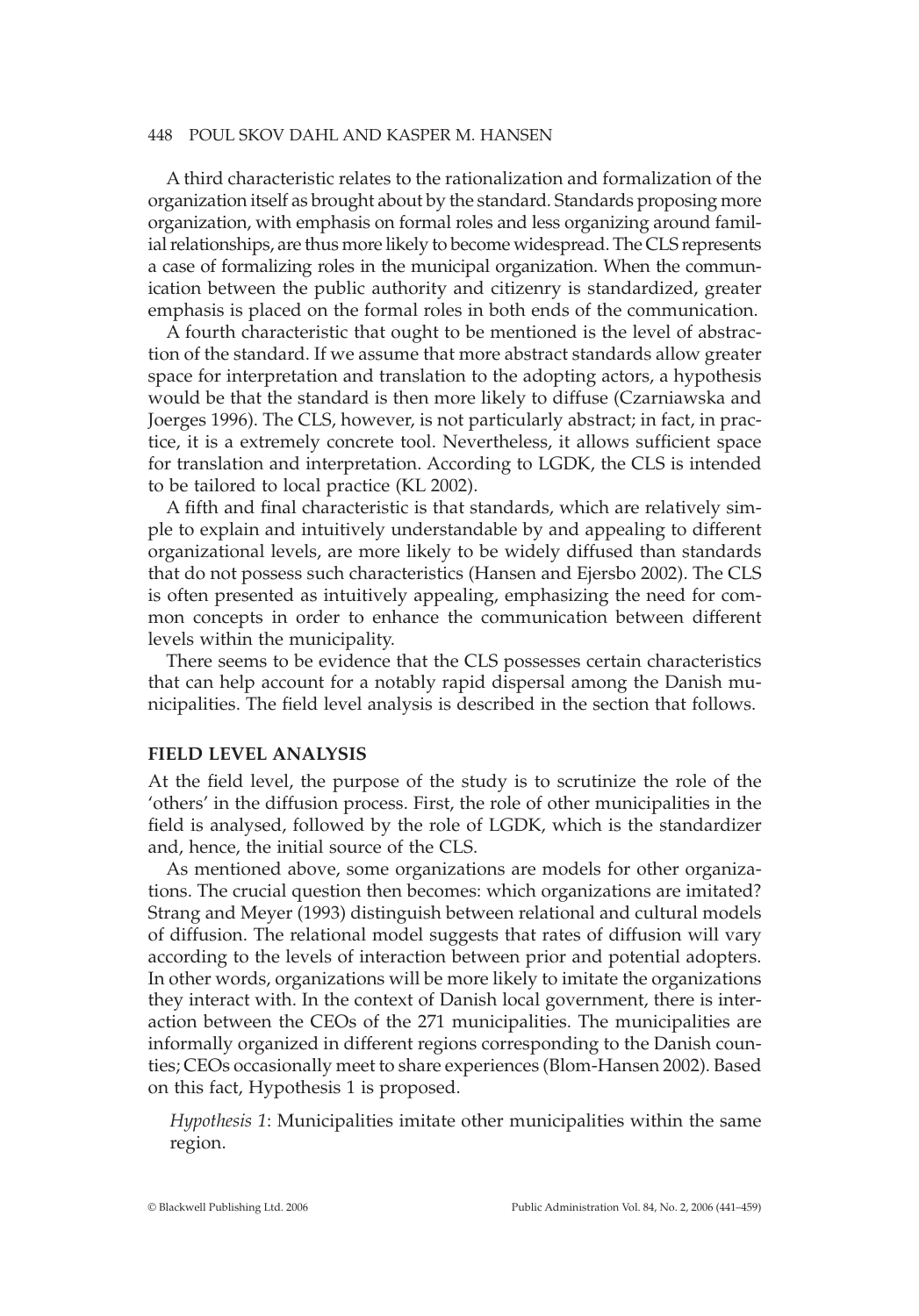The fundamental argument behind this hypothesis is that municipalities look to other municipalities in the same region when deciding whether or not they will implement a standard and which standard to implement. Other Danish studies of municipal behaviour within different fields also find that municipalities in the same region tend to copy one another more frequently (Gregersen 2000). As mentioned above, a casual glance at the various maps in figure 1 would appear to indicate a pattern of geographical diffusion. However, a visual depiction of CLS's diffusion does not provide statistical evidence of geographical diffusion since even random plotting of the same number of municipalities each year would provide some clusters of adopting municipalities. Nevertheless, if no clusters emerge on the maps, the geographical diffusion hypothesis could be rejected. The presence of clusters thus provides necessary – but not sufficient – evidence of the geographical diffusion of the CLS. As the final table (table  $4$  on page  $456$ ) will show, it is more likely that a municipality has CLS if a relatively large share of other municipalities also use it. Thus this confirms that there are indeed some geographical patterns of diffusion within the regions.

 As discussed above, organizations are embedded in a homogenous institutional environment and organizations – in order to secure legitimacy – conform to the rules of this environment. This argument follows the cultural model of diffusion. In this model, physical interaction is not necessarily a precondition for imitation. Thus, 'cultural linkages generally outstrip direct relations' (Strang and Meyer 1993). The cultural linkage implies that the adopting organizations identify 'others' as a reference group that binds social comparison processes. The main argument is that organizations are likely to imitate organizations they perceive as being similar. The elites and successful organizations are often the origins of the imitation of rules. We therefore expect municipalities to imitate other municipalities that they perceive to be pioneers. Hypothesis 2 is proposed for precisely this reason.

*Hypothesis 2*: Municipalities imitate other municipalities they perceive to be pioneers.

 In order to explore this hypothesis, we asked the CEO in each municipality to rank three other municipalities he or she regards as pioneers in the field of care for the elderly. The answers are shown in table 1. The findings reveal no significant relationship between a municipality's current practice and the current practice of its pioneers. As such, there is no evidence of a relationship between the practice of municipal pioneers and the practice of the specific municipality. However, it should be noted that table 1 lacks a time element, that is, being classified as a pioneer today says little about whether the pioneer was the driving force when initially adopting the standard.

 On the one hand, the analysis reveals that the regional factor is important in the diffusion process; on the other hand, the pioneers do not themselves appear to be crucial for this diffusion process. The relational model therefore seems more important than the cultural model in explaining the diffusion of the CLS.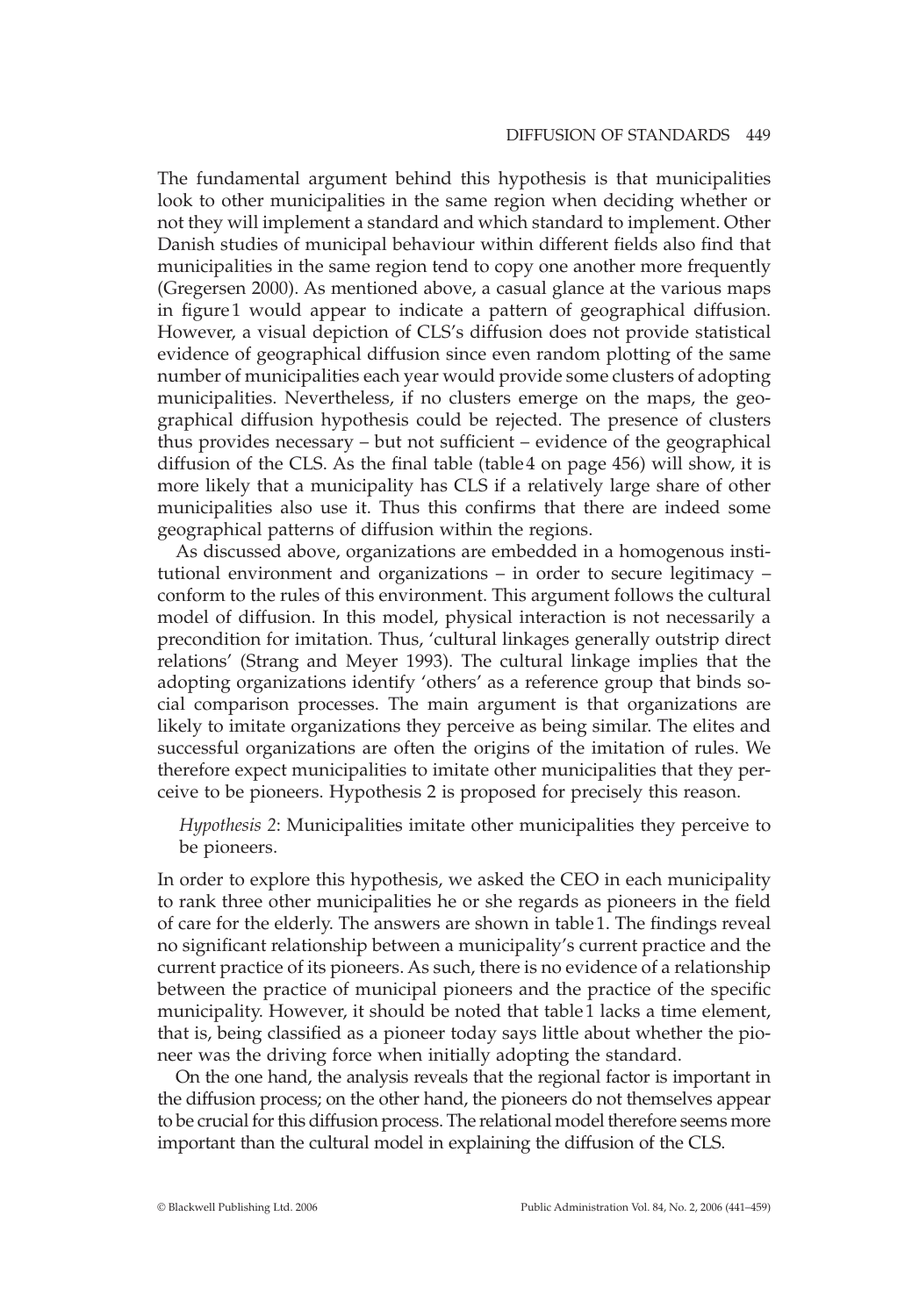#### 450 POUL SKOV DAHL AND KASPER M. HANSEN

|                                                                     | CLS municipalities<br>$(n = 110)$ | Non-CLS municipalities<br>$(n = 17)$ |  |  |
|---------------------------------------------------------------------|-----------------------------------|--------------------------------------|--|--|
| • More than half of the<br>mentioned municipal<br>pioneers have CLS | 69                                | 59                                   |  |  |
| • Less than half of the<br>mentioned municipal<br>pioneers have CLS | 31                                | 41                                   |  |  |

| TABLE 1 Municipalities pioneers and application and CLS (%) |  |  |  |
|-------------------------------------------------------------|--|--|--|
|-------------------------------------------------------------|--|--|--|

*Note*: Chi<sup>2</sup>-test shows no significant relationship. The CEO and the top administrative officer in the field of elderly care in each municipality could each mention up to three municipalities they regarded as pioneers within the field. Missing cases are excluded.

In analysing the first two hypotheses, 'others' are defined as other municipalities in the field. We now turn to the LGDK, which is the standardizer and therefore the initial source of the CLS. Henning (2000) argues that standardizers persuade people and organizations to adopt their standards. One way to do this is to try to convince the potential adopters of the standard that they share some common problems and that a given standard can be regarded as a solution to these problems. As mentioned in the previous section, LGDK has played a very important role in setting the agenda for problems and solutions in the field of elderly care. Not only is LGDK the creator and promoter of the CLS, it is also the meta-organization that constitutes much of the institutional environment in the Danish municipalities. Hypothesis 3 is therefore proposed.

*Hypothesis 3* : The creator of the standard (LGDK) plays a direct role in the diffusion process.

 The hypothesis is analysed in table 2. The given standard used in the municipalities is an administrative tool and not necessarily an ideal political case to use as a high profile case (see questions *a* and *b* in table 2). Elected officials are rarely a driving force when deciding whether or not to adopt the standard in question. In this way, the CLS deviates from many other standards, for example 'Management by Objectives', in the Danish municipalities (Hansen and Ejersbo 2002). Another interesting finding is that, according to the CEOs, the carers play a relatively trivial role in the implementation of the standard (see question  $d$  in table 2). In other words, the street-level bureaucrats do not themselves demand the adoption of the standard.

Of greatest interest are the answers with a significant discrepancy between adopting municipalities and non-adopting municipalities (see questions *f* , *g* and  $i$  in table 2). Municipalities that adopted the CLS place greater emphasis on the CLS being a requirement for the use of IT. This fact can be interpreted as a technology driven demand for the standard. Without a standardized or common language it is impossible to implement IT solutions in the field. This same argument has been forwarded many times by LGDK. It is safe to say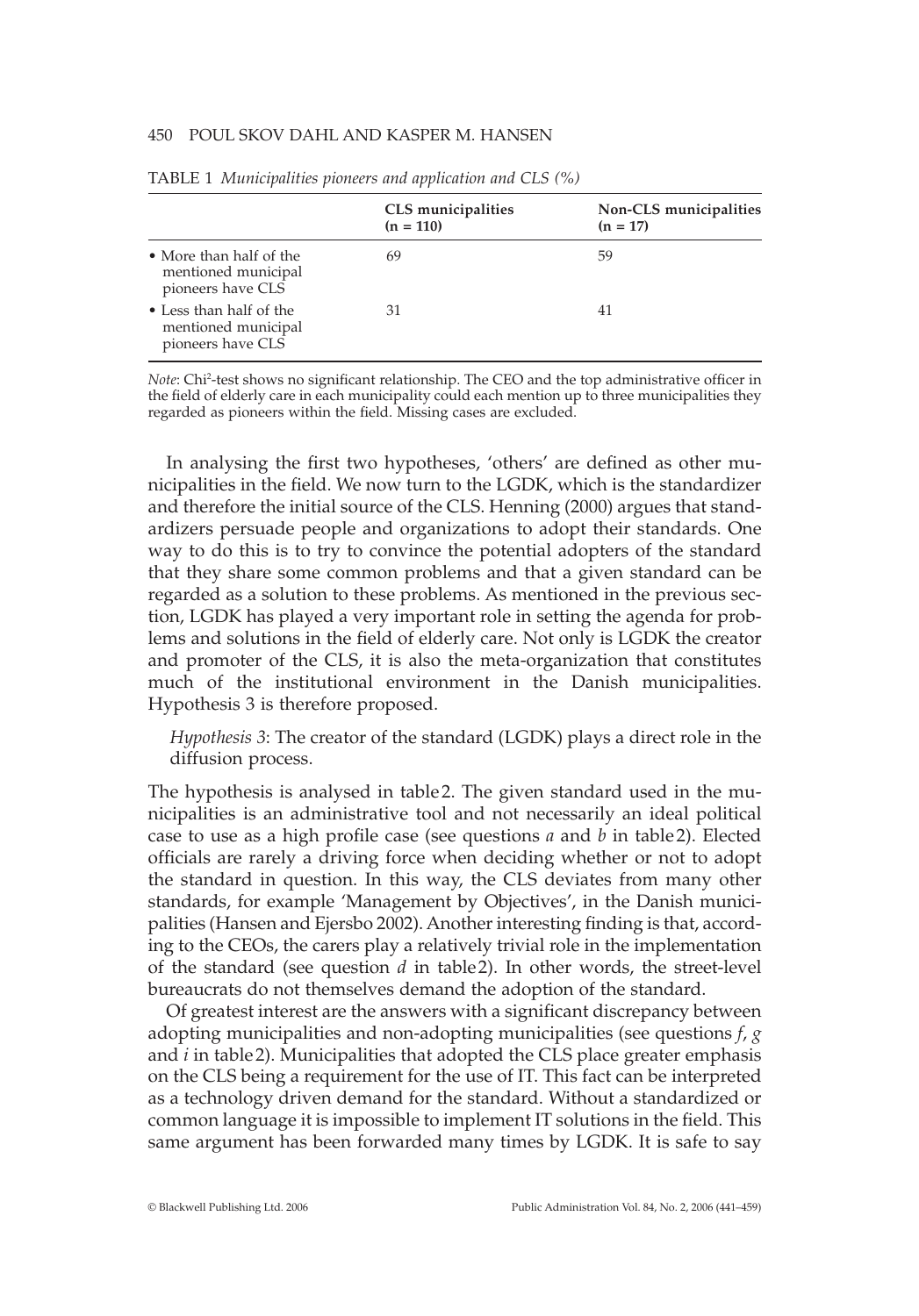|                                                                                                                                | CLS municipalitie | Non-CLS<br>municipalitiest |
|--------------------------------------------------------------------------------------------------------------------------------|-------------------|----------------------------|
| a) There was a political wish to<br>do so                                                                                      | 37 (188)          | 35(23)                     |
| b) There was an administrative<br>wish to do so                                                                                | 75 (197)          | 70 (23)                    |
| c) There was a wish to do<br>so among administrators<br>responsible for the provision<br>of care to the elderly                | 60 (191)          | 58 (23)                    |
| d) There was a wish among the<br>carers to do so                                                                               | 39 (188)          | 38 (23)                    |
| e) The standard was widely<br>used by other municipalities                                                                     | 46 (191)          | 39(23)                     |
| f) LGDK encouraged the use of<br>the standard                                                                                  | 56 (189)          | $36**$ (23)                |
| g) External ICT-consultant<br>encouraged the use of the<br>standard                                                            | 36 (188)          | $22*(23)$                  |
| h) Other external consultant<br>encouraged the use of the<br>standard                                                          | 35 (189)          | 26(23)                     |
| i) It was a requirement for the<br>use of IT                                                                                   | 57 (195)          | $35*(24)$                  |
| j) Centralization of the<br>administrators responsible<br>for the provision of care<br>to the elderly required the<br>standard | 61 (196)          | 63 (24)                    |
| k) The standard provided an<br>opportunity to create<br>overview of the issue within<br>the municipality                       | 74 (193)          | 73 (24)                    |

 TABLE 2 *Why did the municipality implement the current standard (mean index value 0-100, n in parenthesis)*

 *Note* : Two CEOs in each municipality were asked. If both CEOs responded to the questions, the mean is calculated. Index values: 100 = very large weight, 75 = large weight, 50 = some weight,  $25 =$  small weight,  $0 =$  no weight, do not know = 50. \*\* *indicates difference at the p<0.01 between*  $CL-minicipalities and not *  $p<0.05$ .  $t$ : "Non-CLS municipalities" means that the municipalities use$ another standard, usually a standard they have developed themselves.

that it is has been the meta-organizations' primary sales argument (Lützhøft) 1996). In this sense it is important not to neglect the importance of LGDK efforts to sell their product (CLS) to the municipalities. Moreover, as mentioned earlier, LGDK has argued that the CLS is a solution to many of the problems in the field of elderly care, and by that argument has encouraged all the municipalities in Denmark to adopt the standard. The analysis reveals that the municipalities perceive this encouragement in different ways. In the adopting municipalities, the encouragement seems to play a greater role than in nonadopting municipalities. This reveals that the meta-organization plays a most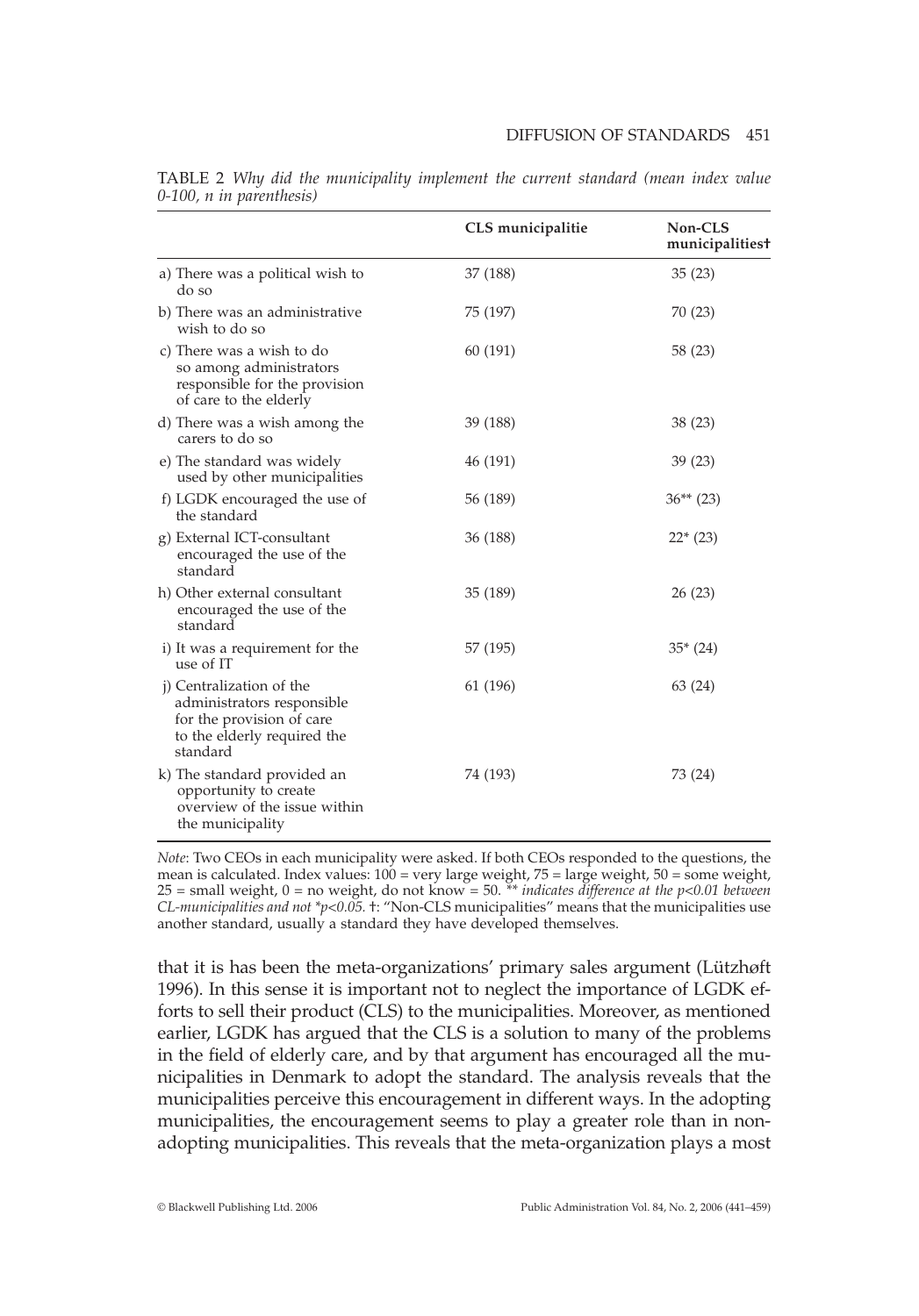evident and direct role in selling the standard to the municipalities. If they did not, there would not have been a significant difference between the adopters and non-adopters regarding the perceived role of LGDK's encouragement. The importance of LGDK encouragement and the fact that IT is mentioned as important, demonstrates how LGDK has succeeded in convincing the municipalities that IT is the right – or even sole – solution to their problems. Stretching this argument, IT and the CLS are becoming taken for granted and are perceived as a 'need' rather than as a 'choice' (Brunsson and Olsen 1993).

 The causal model indicates that IT requirement and LGDK encouragement caused municipalities to adopt CLS. Nevertheless, it could be argued that a reversed causality model is conceivable. That is, that the municipalities adopted CLS, which on the one hand caused the municipality to require IT, and on the other hand caused a strong contact to LGDK, which in turn caused a stronger encouragement from LGDK. Looking at the available data, this reversed causality cannot be ruled out since we lack prior and independent information on all three variables. However, a reversed causality seem unlikely. First, other studies show that LGDK represents an extremely important 'other' in convincing the municipalities to adopt certain standards and CLS is a LGDK invention (Dahl 2006). Second, in the Danish public sector, implementation of IT has been an important issue for many years (see, for example, The Digital Task Force: http://www.e.gov.dk). It is likely to assume therefore that IT is a driving force for adopting the CLS. That is, both independent variables seem to exist prior to the demand for CLS.

The field level analysis examines the role of 'others' in the diffusion processes. Testing the hypotheses involved analysing which organizations are important in the diffusion processes. The findings reveal that the standardizer – the initial source – is important, just as much as the municipalities being located in the same region are. In the field level analysis, however, it has not been possible to explore why some organizations adopt the standard and others choose not to do so. The section that follows therefore turns to an organizational level analysis.

### **ORGANIZATIONAL LEVEL ANALYSIS**

This section analyses whether specific characteristics among organizations that have and have not adopted the standard can be identified by analysing whether or not the adopting municipalities systematically differ from nonadopting municipalities. A number of studies have revealed that organization size is important in relation to the adoption of standards, that is, larger organizations are more prone to early adoption (Scott 2001, p. 165). Explanations for this are that large organizations tend to possess greater resources, are more differentiated, and more professionalized; they are therefore more sensitive to environmental change. On the other hand, Brunsson (2000b) refers to a Swedish study that concluded that size was not an important characteristic among reforming organizations. Since the smallest Danish municipalities have relatively few employees with an academic background,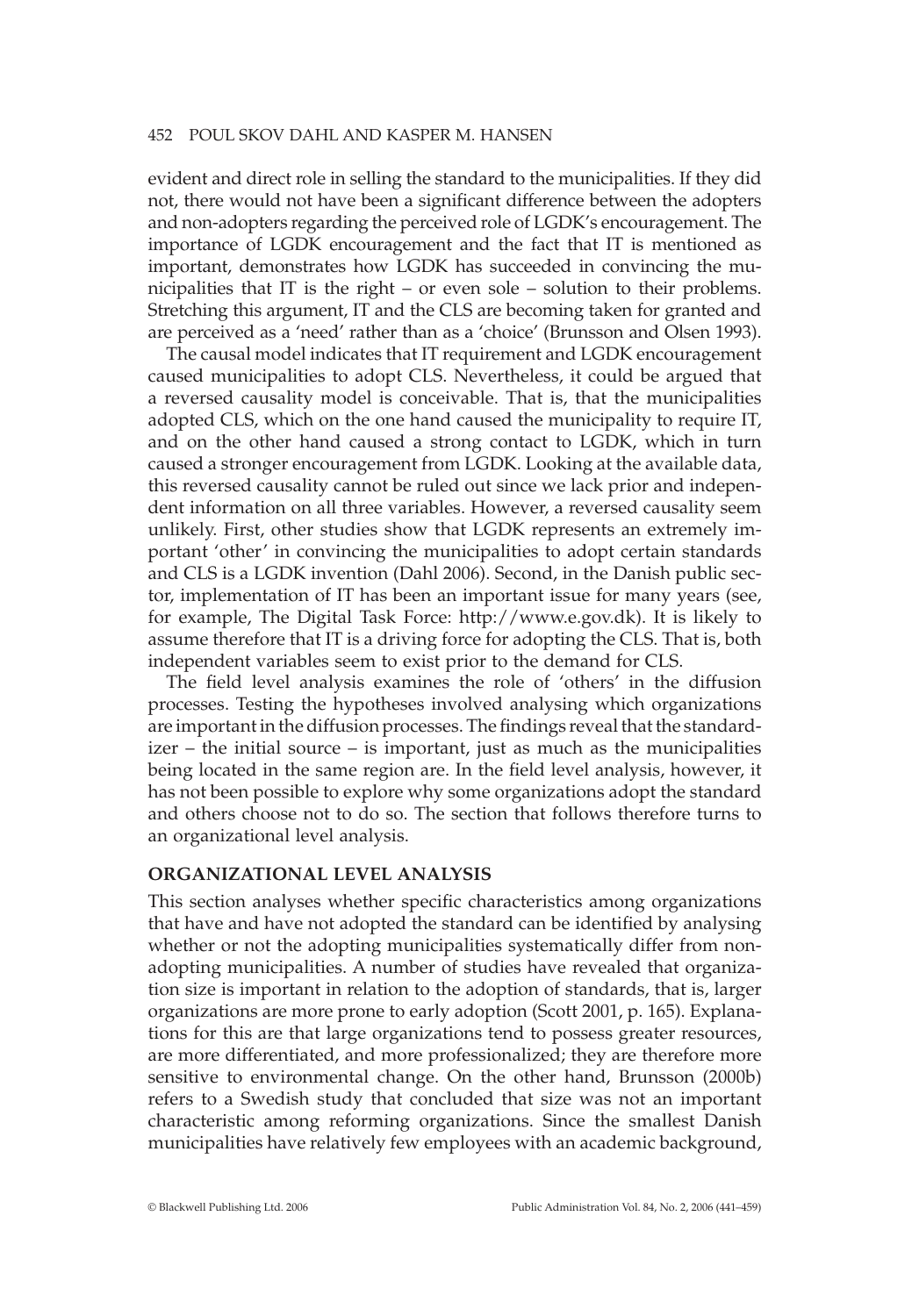and therefore can be argued to be less professionalized than larger municipalities, Hypothesis 4 is proposed. One argument against Hypothesis 4 is that small municipalities with fewer resources would be more prone to imitate already-existing standards from other municipalities instead of developing their own standard. In other words, municipalities – like organizations in general – encounter complex problems and therefore seek decisionmaking short cuts (Cyert and March 1963; Simon 1997). One mechanism for simplifying decision making is to consider only those alternatives that are marginally different from the *status quo* (Lindblom 1959). Another simplification mechanism is to choose alternatives that are used in other municipalities; in this case, the CLS ( Walker 1969; Berry and Berry 1999 , p. 171). Another argument against Hypothesis 4 is based on a term from economic theory: 'increasing returns'. This argument states that it is more efficient for an organization to adopt already-existing, well-known standards rather than conducting experiments with other, more doubtful, standards (Pierson 2000). In support of this argument, the assumption would then be that small municipalities will be more risk-observant and therefore more likely to adopt the (well-known) CLS. On the other hand, the argument does not consider that even prior to the introduction of the CLS, each municipality already had an established practice of it own, that is, adopting the CLS also entails rejecting the current practice with the loss of learning as sunk costs.

*Hypothesis 4* : Large municipalities are more likely to adopt the CLS than small municipalities.

 In line with the size argument, it is also argued that wealthy municipalities are more likely to adopt the CLS than relatively poorer municipalities. This argument is based on a critique of the increased cost argument and builds on the assumption that adopting standards requires some economic capacity – i.e. learning as sunk costs. The issue of wealth is somewhat related to the size of a municipality since – as mentioned above – large organizations often possess greater resources than do smaller organizations. The following hypothesis is thus proposed:

*Hypothesis 5*: *Municipalities with a large tax base are relatively more likely to adopt the CLS than are municipalities with a small tax base.*

Again, as table 4, the final table in the article, reveals, only size plays an independent role since large municipalities are more likely to adopt the CLS than small municipalities. The effect of the tax base is insignificant, a finding that indicates that the relevance of municipalities' resources in the adoption process must be understood broadly and not in narrow economic terms.

 Turning to analyse whether the adoption of other reforms affects the likelihood of adopting the CLS, one assumption often made in institutional analyses is that organizations manage their identity by picking up organizational standards (Sevón 1996; Sahlin-Andersson 1996; Røvik 1998). Standards are conceived of as marks of identification. Threats against organizational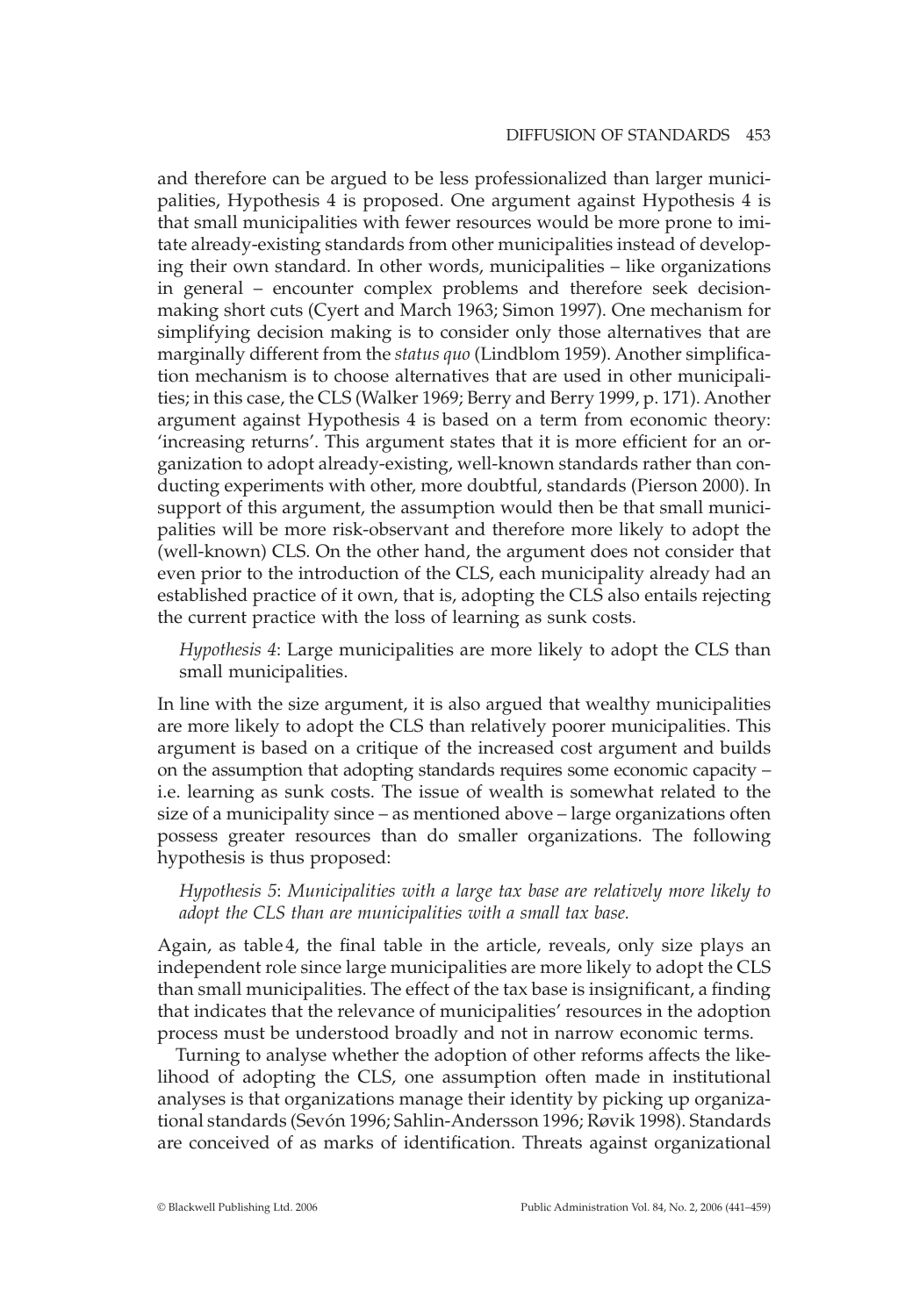identity will serve as incentives to adopt new standards that are experienced as being in keeping with their self-understanding. By assuming that some organizations have an identity as 'modern' organizations, that is, they do what they can to follow fashionable trends (Abrahamson 1996; Røvik 1996), they will consequently be more prone to adopt the CLS. To assess whether an organization is 'modern' or not, we can study whether the organization has in the past adopted other reforms (fashionable trends). One might therefore expect a positive correlation between the adoption of former reforms and the adoption of the CLS. Furthermore, Brunsson (2000b) refers to a study that demonstrates that organizations can reject a standard on one occasion only to accept a similar standard on another occasion. The argument is that adopting a reform is dependent on when the last reform(s) were adopted. It takes time to implement reforms and, for a period of time, organizations will be immune to other reforms. Reforms are therefore related to a 'reformcycle', that is, organizations must be 'prepared' in order to adopt a new standard (Brunsson 1997). Reforms are even sometimes seen as obstacles to other reforms (Brunsson 2000). Either way, according to the two arguments, a relationship is expected between the implementation of different reforms and the use of the CLS. Hypothesis 6 includes both arguments.

*Hypothesis 6: The fact that municipalities have adopted earlier reforms does not affect the likelihood of adopting the CLS.*

 **Table 3** reveals a positive correlation between how early municipalities have adopted other reforms and the likelihood of adopting the CLS. The conclusion from the findings is clear: the earlier and the more comprehensively a municipality has employed other managerial tools, the more likely it is that the municipality in question has also adopted the CLS. If the analysis only included the degree to which the municipality currently used other standards, no significant relationship was found (the analysis is not shown). Both the arguments supporting the hypothesis thus appear to be relevant. On the one hand, the municipalities that are early-adopters of reforms in general are more likely to adopt the CLS, that is, municipalities following fashionable reform trends also tend to follow this standard. On the other hand, previously introduced reforms must be well-established within the organization before the organization is ready for a new reform process.

# **DISCUSSION AND CONCLUSION**

**Table 4's binominal logistic regression simultaneously tests the hypotheses** presented in the above in order to discern the strongest explanations. Applying a significance level of 5 per cent, the regression in table 4 reveals that geography, municipality size, LGDK pressure and requirements regarding IT usage are the relevant variables for understanding the processes that affect the diffusion of the CLS. Thus this confirms the bivariate analyses. It follows from the regression that if 1 per cent more municipalities in a region adopt CLS, there is a 1.085 greater chance for the municipality within the region to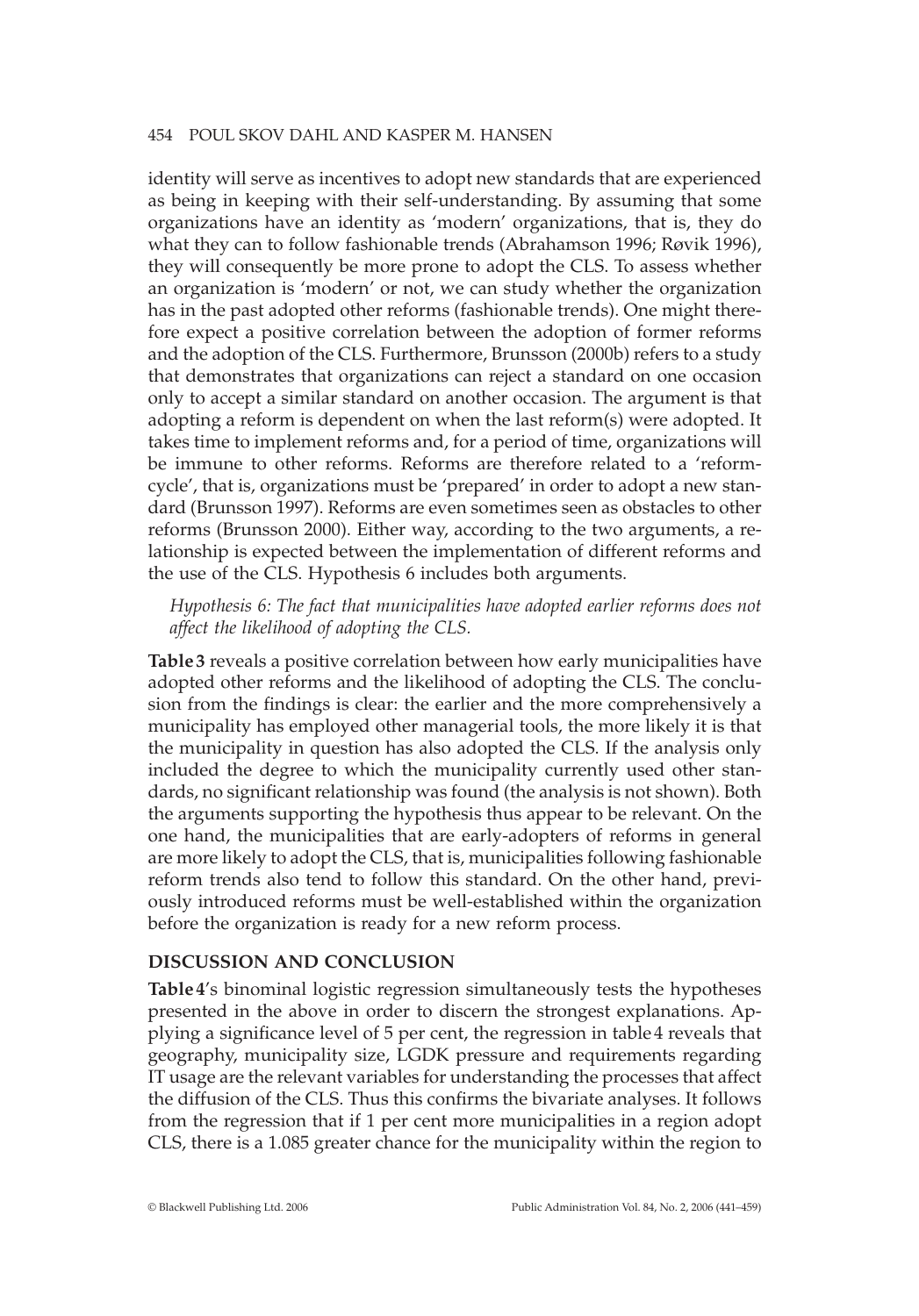|                                                                                                          | CLS municipalities | Non-CLS municipalities |
|----------------------------------------------------------------------------------------------------------|--------------------|------------------------|
| a) Outsourcing to private company                                                                        | 36 (202)           | $24*(31)$              |
| b) Order-delivery-model (BUM)                                                                            | 70 (202)           | $61*(31)$              |
| c) Contracts used internally and<br>externally within the municipality                                   | 46 (203)           | 38 (31)                |
| d) Free choice between private and<br>public delivery of 'welfare' services                              | 66 (203)           | $58 + (31)$            |
| e) Joint cooperation with other<br>municipalities                                                        | 47 (202)           | $32*(31)$              |
| f) Central Visitation Unit                                                                               | 74 (203)           | 72 (30)                |
| g) Framework Control – each<br>department receives a certain<br>amount which it uses to<br>govern itself | 79 (202)           | $70 + (31)$            |
| h) Management-by-objectives (MBO)                                                                        | 74 (199)           | 68 (30)                |
| i) Benchmarking                                                                                          | 44 (198)           | $31*(31)$              |
| j) Value-based management                                                                                | 70 (198)           | 68 (30)                |
| k) Quality management<br>(e.g. TQM or ISO)                                                               | 29 (197)           | 33 (31)                |
| 1) Balanced scorecard                                                                                    | 26 (196)           | 23 (31)                |

 TABLE 3 *How long has the municipality used the following management-tool within the sector of elderly care? (mean index value 0-100, n in parenthesis)*

*Note* : Two CEOs in each municipality were asked. If both CEOs responded to the questions, the mean is calculated. Index value:  $100 =$  used for more than four years,  $80 =$  used between 2-3 years,  $60 =$  used between 0-1 year,  $40 =$  do not use but intention to do so,  $20 =$  do not use,  $0 =$ do not use and have no plan to do so,  $50 =$  do not know. \*\* indicates difference at the  $p < 0.01$ between CL-municipalities and not,  $p<0.05$ , + p $<0.1$ 

have CLS. If the municipality has more than 10 000 inhabitants, there is a 4.65 times greater chance that the municipality has adopted the CLS compared to municipalities with fewer than 10 000 inhabitants. Finally, the stronger the external pressure from LGDK and the stronger CLS is perceived as being a requirement for the use of IT, the more likely it is that the CLS is adopted by the municipality.

 The analyses show that in order to understand diffusion processes it is necessary to take different levels of analysis into account. Standards can possess various characteristics to different degrees that render them more or less prone to diffuse, that is, some standards will diffuse quite rapidly whereas others will spread slowly or not at all. As discussed above, the CLS is based on highly rationalistic and democratic values; as such, it is an instance of the first example.

 Moreover, the diffusion process must be understood in a context in which both field level and organization level mechanisms are at stake. The fact that municipal organizations are embedded in highly institutionalized environments plays a crucial role in understanding why organizations adopt standards. External pressure in terms of a regional factor is proven to be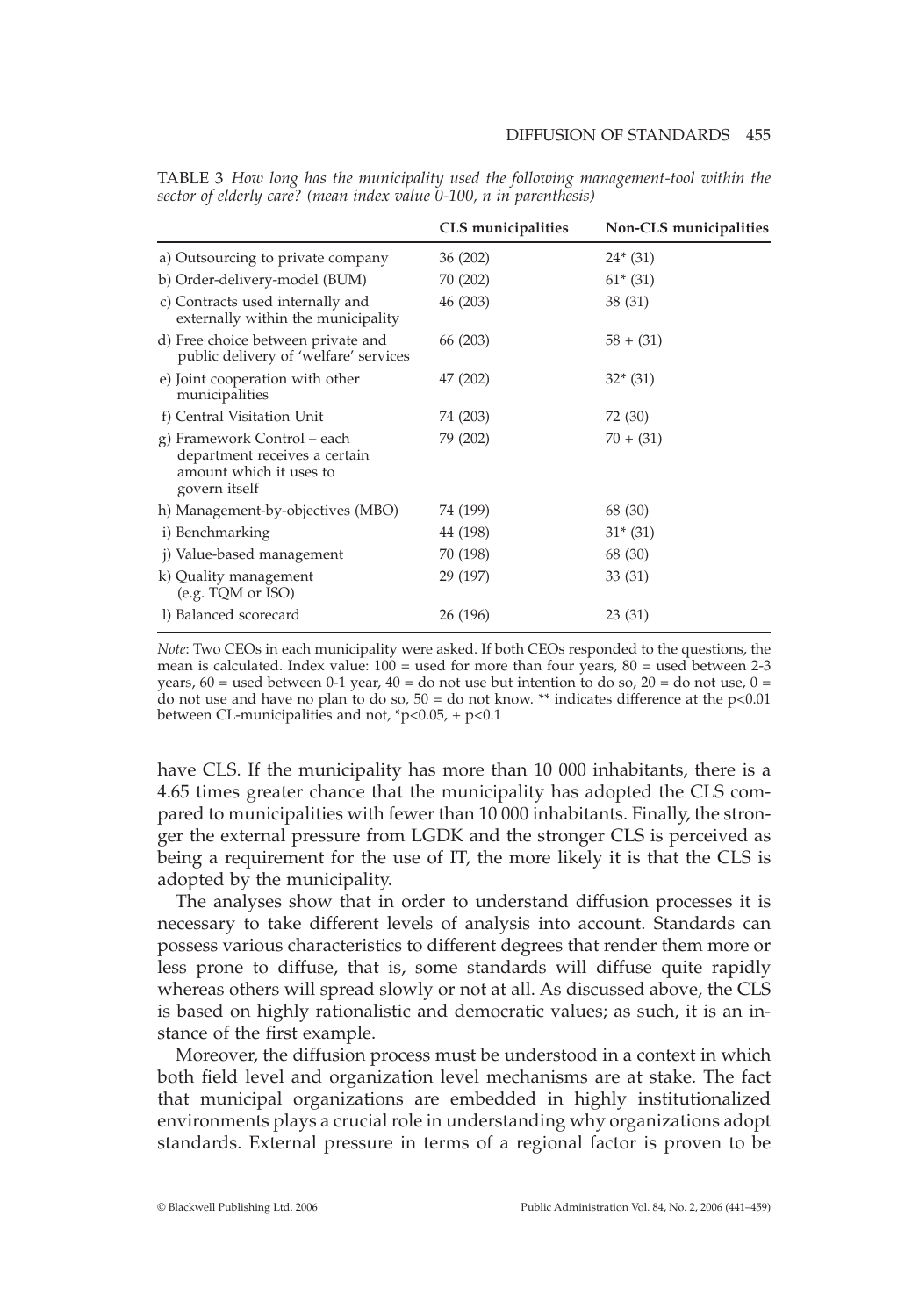|                                             | Odds ratios    | Significance<br>(p-value) |
|---------------------------------------------|----------------|---------------------------|
| Constant                                    | 0.000          | 0.000                     |
| Regional use of the standard (1)            | 1.085          | 0.002                     |
| Size of municipality (2)                    | 4.650          | 0.013                     |
| Size of tax base (3)                        | 0.745          | 0.630                     |
| Early adopter of tools (4)                  | 1.030          | 0.185                     |
| LGDK encourages to use the standard (5)     | 1.032          | 0.004                     |
| It was a requirement for the use of $IT(5)$ | 1.027          | 0.002                     |
| Nagelkerke $R^2$                            | 0.361          |                           |
| Hosmer and Lemeshow's goodness of fit       | $X^2 = 14.673$ | 0.066                     |
| n                                           | 211            |                           |
| Correctly predicted                         | 90.5%          |                           |

| TABLE 4 Adoption of CLS as a function of isomorphic variables (Binominal logistic regression) |  |  |  |  |  |  |  |
|-----------------------------------------------------------------------------------------------|--|--|--|--|--|--|--|
|-----------------------------------------------------------------------------------------------|--|--|--|--|--|--|--|

*Note* : The table shows the odds ratios in a binominal logistic regression. Odds ratios equal to 1 indicate that there is a 50/50 change for the municipality using CLS when the independent variable changes. Odds ratios below 1 indicate that this becomes less likely, and odds ratios above 1 indicate that this becomes more likely when the independent variable changes.

1) The percentage of municipalities within the country that has adopted CLS. Range from 62.5% to 100%.

2)  $0 =$  municipality with a population less than 10,000, 1 = more than 10,001 inhabitants.

3) 0 = municipal per capita tax base of less than DKK 125,000, 1 = more than DKK 125,001.

4) Index 0-100 based on all items in Table 3. If 100, then the municipality has adopted all of the managerial tools more than four years ago. If 0, then the municipality has not adopted any and has no plan to do so.

5) These two questions are taken from Table 2. All other questions from table 2 are insignificant.

important. This study also demonstrates that the initial source may play a more significant role than other studies of neo-institutional organization analysis often argue. Other analyses of diffusion conducted within a neoinstitutional framework argue that the dispersal of organizational standards takes place through a translation process (Czarniawska and Sevón 1996, 1998). Latour (1986) distinguishes between the diffusion model and a translation model. The former model has three characteristics: first, a standard has an evident starting point. This source is the only supplier of energy for the dispersion of the standard. The prevalence of a standard is thus a function of the power of the initial source. Second, a standard loses its ability to disperse as it moves further away from its source. Third, a standard can be dispersed as long as it is not stopped by strong actors. Thus, the diffusion model explains the dispersion of standards partly on the basis of the power of their initial source and partly by resistance from strong actors.

 In the translation model, the energy for dispersion does not emerge from one single source. Rather, the dispersion of standards is 'in the hands of people; each of these people may act in many different ways, letting the token drop, or modifying it, or deflecting it, or betraying it, or adding to it, or appropriate it' (Latour 1986, p. 267). Standards shift in time and space as a consequence of 'the energy given to the token by everyone in the chain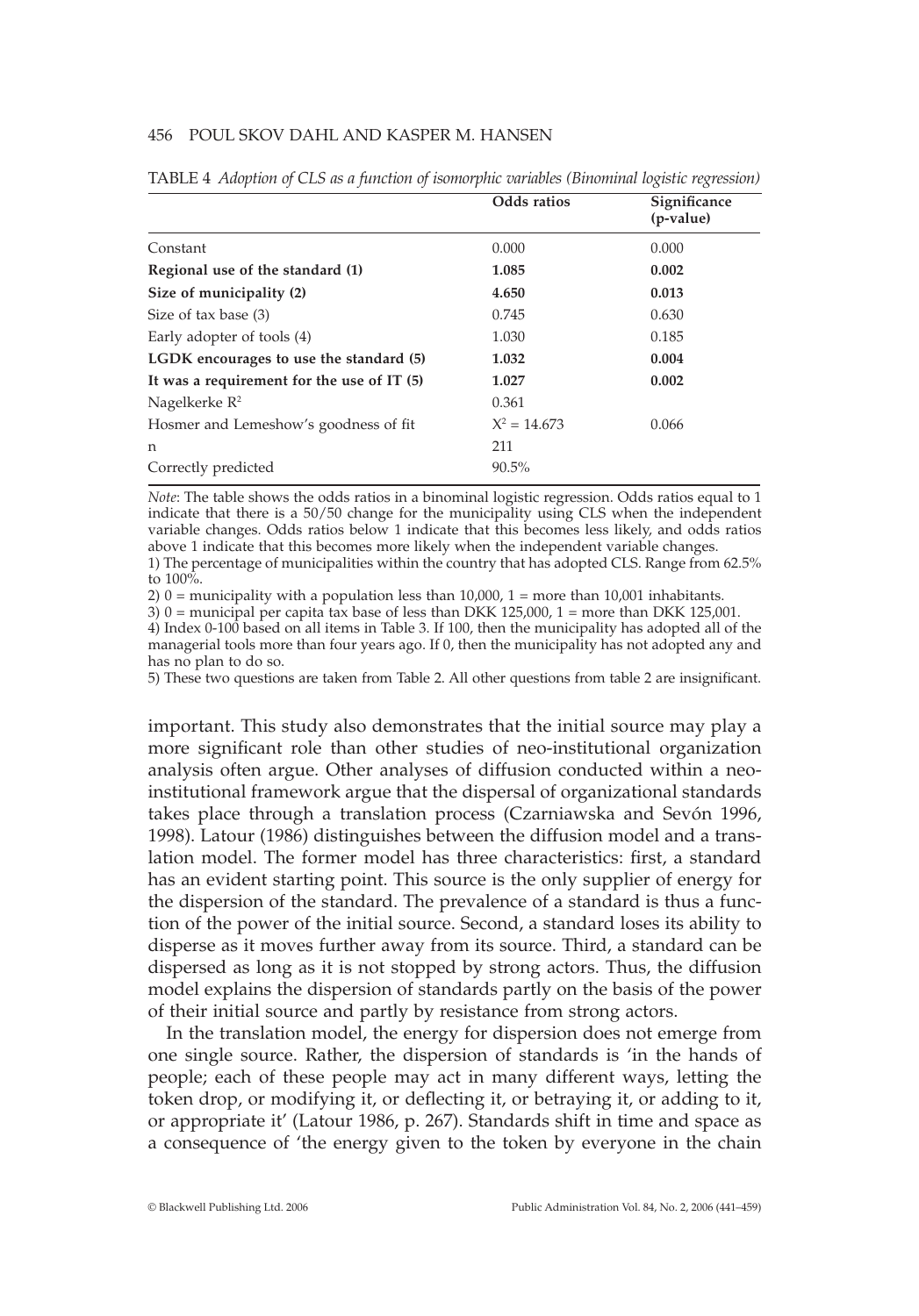who does something with it' (Latour 1986, p. 267). New energy is released as new actors adopt the standard. These actors do not passively receive the standard; rather, they adopt it actively (Røvik 1998, p. 152). Survival of a standard depends on every actor in the chain transforming the standard according to his or her own agenda. A basic assumption behind this argument is that the power of the initial source is not more important than the power from the subsequent links in the chain of actors (Sevón 1996, p. 51). The findings in this article contradict this assumption. The findings show that LGDK has played a most direct and important role as an 'energizer' in the process and is clearly a more important 'other' in the diffusion process than any other actors in the field. We therefore question the argument that the initial source and subsequent sources are equally important in the diffusion/translation process. This is not always the case. Indeed, we acknowledge a multitude of ways in which organizations encounter standards, ranging from enthusiastic adoption to active translation to resistance (Powell *et al.* 2005).

 This study also shows that individual actors play a crucial role in diffusion processes. First, the analyses provide evidence supporting the argument that reform identity and reform readiness are both crucial. Second, the organization size plays a crucial role. This can be interpreted in two ways: first, large organizations require formal rules or even standard operating procedures to a greater degree for what they do (Mintzberg 1983, pp. 124–5). Large organizations are therefore more prone to follow standards that formalize the work in the organization – in this case, such formalization concerns the communication in the field. Furthermore, large organizations have the capacity to adapt in terms of financial and human resources. Cohen and Levinthal (1990) argue that organizational ability to recognize and assimilate new information – what they refer to as absorptive capacity  $-$  is a function of prior related knowledge in the organization. An organization's absorptive capacity therefore represents a function of the organization's general knowledge and learning skills (Cohen and Levinthal 1990). Pursuing this argument provides an explanation as to why larger municipalities are more likely to adopt the CLS, namely that such organizations possess more professional employees or knowledge workers, and that this circumstance is a precondition to reform.

### **ACKNOWLEDGEMENT**

 We extend our thanks to the anonymous referees, and to Torben Beck Jørgensen, Karin Brunsson, Nils Brunsson, Henrik Bruun, Helena Buhr, Lone Dircking-Holmfeld, Hanne Foss Hansen, Per Lægreid, John Meyer, Lene Holm Pedersen, Francisco Ramirez and Arne Remmen for valuable comments on previous drafts. Any errors that remain are our responsibility.

### **REFERENCES**

Abrahamson, E. 1996. 'Technical and Aesthetic Fashion. In Translating Organizational Change', in B. Czarniawska and G. Sevón (eds), *Translating Organizational Change*. Berlin: Walter de Gruyter, pp. 117-38.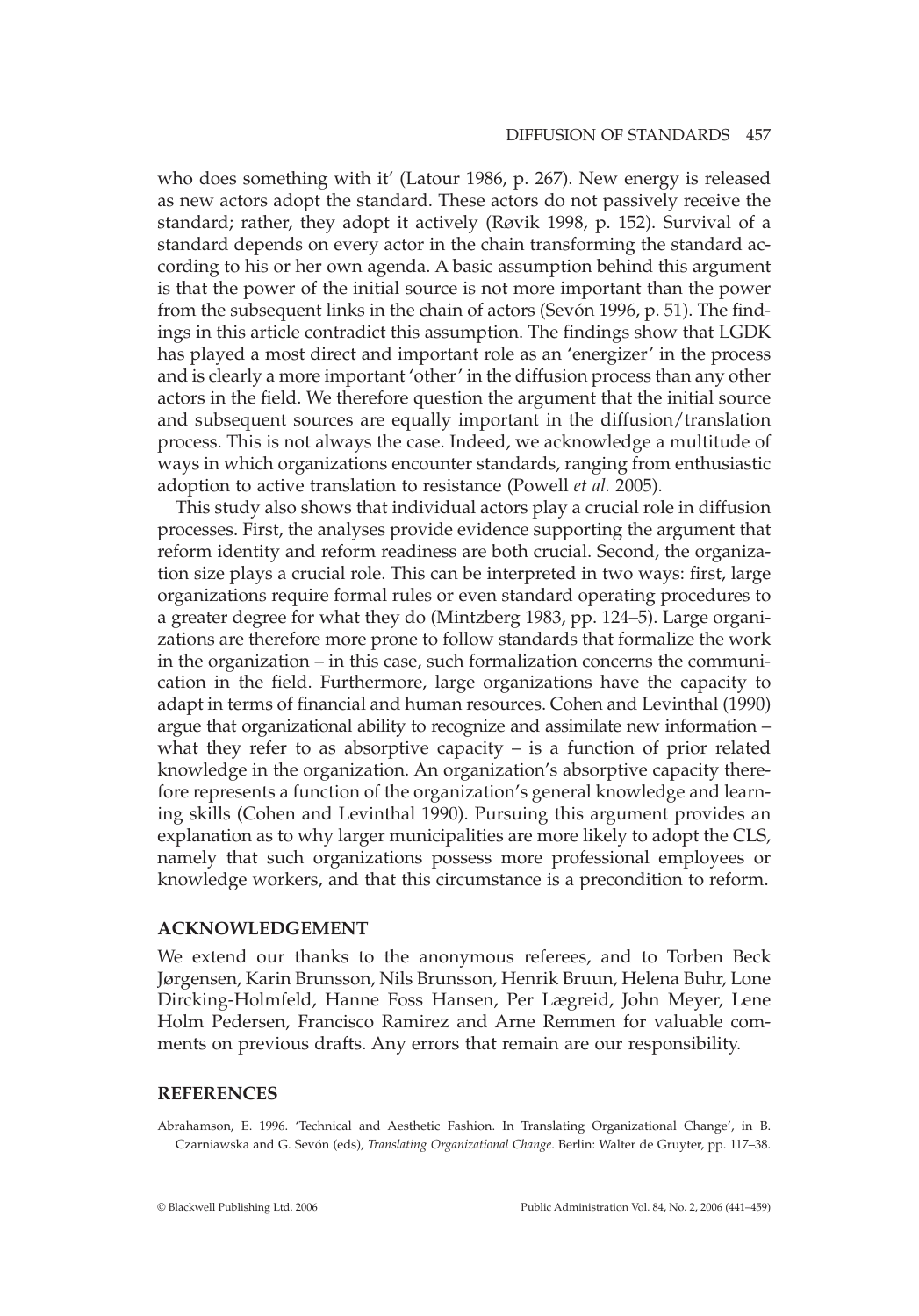#### 458 POUL SKOV DAHL AND KASPER M. HANSEN

- Ahrne , G . and N . Brunsson . 2001 . *Metaorganisationer identitet och auktoritet* . Stockholm : SCORE report series 2001.6.
- Berry, F.S. and W. Berry. 1999. 'Innovation and Diffusion Models in Policy Research', in P.A. Sabatier (ed.), *Theories of the Policy Process. Theoretical Lenses on Public Policy*. Oxford: Westview Press, pp. 169–200.
- Blom-Hansen , J . 2002a . *Den fjerde Statsmagt? Kommunernes Landsforening i dansk politik* . Aarhus : Aarhus University Press .
- Blom-Hansen, J. 2002b. 'Budget Procedures and the Size of the Budget: Evidence from Danish Local Government', Scandinavian Political Studies, 25, 1, 85-106.
- Brunsson, N. and J.P. Olsen. 1993. *The Reforming Organization*. London: Routledge.
- Brunsson, N. 1997. 'The Standardization of Organizational Forms as a Cropping-up Process', *Scandinavian* Journal of Management, 13, 3, 307-20.
- Brunsson, N. 2000a. 'Standardization and Uniformity', in N. Brunsson and B. Jacobsson (eds), A World of *Standards*. Oxford: Oxford University Press, pp. 138-51.
- Brunsson, N. 2000b. 'Standardization and Fashion Trends', in N. Brunsson and B. Jacobsson (eds), *A World* of Standards. Oxford: Oxford University Press, pp. 151-68.
- Brunsson, N. and B. Jacobsson (eds). 2000. *A World of Standards*. Oxford: Oxford University Press.
- Brunsson, N. 2002. *The Organization of Hypocrisy. Talk, Decisions and Actions in Organizations*. New York: John Wiley.
- Cohen, W.M. and D.A. Levinthal. 1990. 'Absorptive Capacity: A New Perspective On Learning and Innovation', Administrative Science Quarterly, 35, 1, 128-52.
- Cyert, R.M. and J.G. March. 1963. *A Behavioral Theory of the Firm*, 2nd edn. Englewood Cliffs, NJ: Prentice-Hall.
- Czarniawska , B . and G . Sevón ( eds ). 1996 . *Translating Organizational Change* . Berlin : Walter de Gruyter .
- Czarniawska , B . and B . Joerges . 1996 . ' Travels of Ideas ' , in B . Czarniawska and G . Sevón ( eds ), *Translating*  Organizational Change. Berlin: Walter de Gruyter, pp. 13-48.
- Dahl, P.S. 2006. Når meta-organisationer laver bløde regler. KL som standardsætter på ældreområdet. Odense: Syddansk Universitetsforlag.
- DiMaggio, P.J. 1983. 'State Expansion and Organizational Fields', in R.H. Hall and R.E. Quinn (eds), *Organi*zational Theory and Public Policy. Beverly Hills, CA: Sage, pp. 147-61.
- DiMaggio, P.J. 1991. 'Constructing an Organizational Field as a Professional Project: US Art Museums, 1920- 1940 ' , in W . W . Powell and P . J . DiMaggio ( eds ), *The New Institutionalism in Organizational Analysis* . Chicago, IL: University of Chicago Press, pp. 267-92.
- DiMaggio, P.J. and W.W. Powell. 1991. 'The Iron Cage Revisited: Institutional Isomorphism and Collective Rationality in Organizational Fields', in W.W. Powell and P.J. DiMaggio (eds), *The New Institutionalism in Organizational Analysis*. Chicago, IL: University of Chicago Press, pp. 63-82.
- Friedland, R. and R.R. Alford. 1991. 'Bringing Society Back in: Symbols, Practices, and Institutional Contradictions', in W.W. Powell and P.J. DiMaggio (eds), *The New Institutionalism in Organizational Analysis*. Chicago, IL: University of Chicago Press, pp. 232-66.
- Frumkin, P. and J. Galaskiewicz. 2004. 'Institutional Osomorphism and Public Sector Organizations', *Journal* of Public Administration Research, 14, 3, 283-307.
- Gregersen, O. 2000. 'Organisationsforandringer i kommunale socialforvaltninger', in M. Antonsen and T.B. Jørgensen (eds), *Forandringer I teori og praksis – skiftende billeder fra den offentlige sektor*. Copenhagen: Juristog Økonomforbundets Forlag, pp. 215-39.
- Hansen, K.M. and N. Ejersbo. 2002. 'The Relationship Between Politicians and Administrators A logic of Disharmony', Public Administration, 80, 4, 733-50.
- Hansen, K.M., M.B. Hansen and P.S. Dahl. 2004. Spørgeskemaundersøgelse af brugen af standarden Fælles sprog i *de danske kommuner* . Odense : Politologiske skrifter No. 9, Department of Political Science and Public Management, University of Southern Denmark.
- Hansen, M.B. and J. Lauridsen. 2004. 'The Institutional Context of Market Ideology: A Comparative Analysis of the Values and Perceptions of Local Government CEOs in 14 OECD Countries', *Public Administration*, 82, 2, 491-524.
- Henning, R. 2000. *Selling Standards*, in N. Brunsson and B. Jacobsson (eds), A World of Standards. Oxford: Oxford University Press, pp. 114-24.
- KL (Kommunernes Landsforening) . 1998 . ' Fælles sprog på ældre- og handicapområdet Endelig revideret katalog oktober 1998'. Copenhagen: Kommunernes Landsforening.